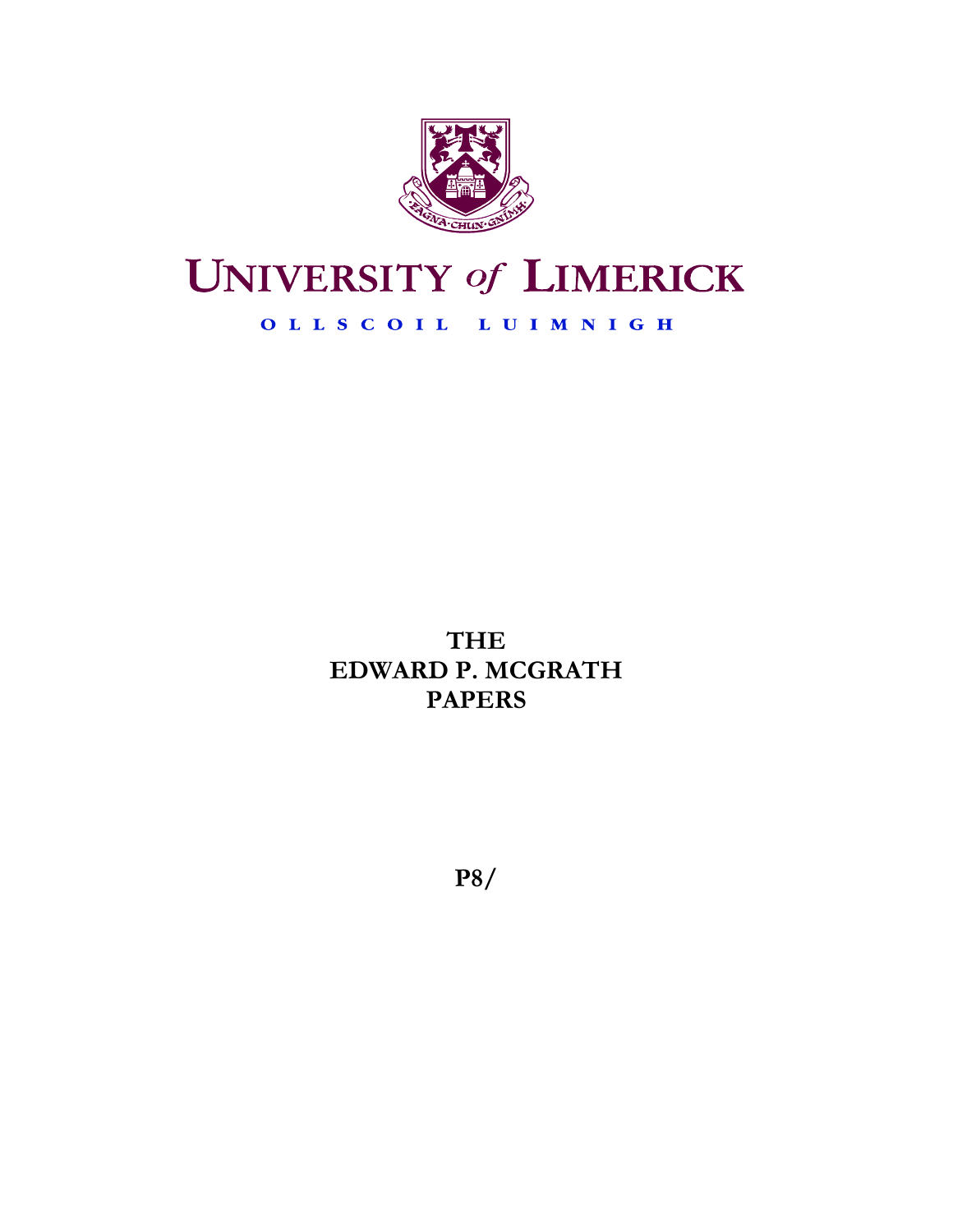## **CONTENTS AND STRUCTURE**

Introduction *ii*

**The Edward P. McGrath Papers** 

#### **A: LETTERS TO EDWARD P. McGRATH (1957-1958: 1963)** *1*

# **B: COPIES OF LETTERS BY JAMES JOYCE**

| To Grant Richards, publisher (1904: 1906: 1913) |  |
|-------------------------------------------------|--|
| To Others $(1931)$                              |  |

# **C: NEWSPAPER CLIPPINGS (1957-1958)** *6*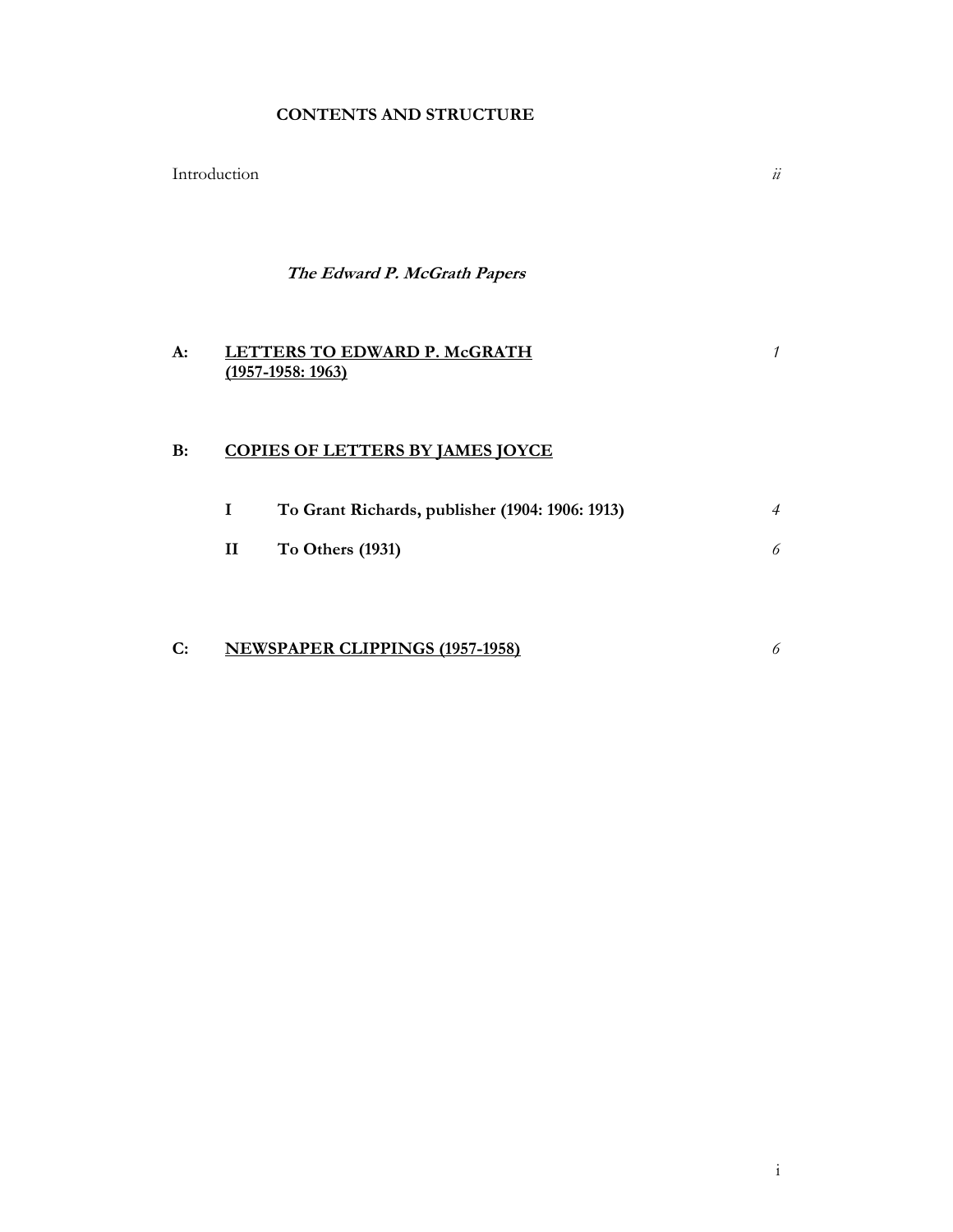## **Introduction**

Phyliss R. McGrath, widow of Edward P. McGrath, donated the McGrath papers to the University of Limerick in July 2001. Edward McGrath, a professor of English Literature in New York University, had a major research interest in James Joyce.

The collection is based on a single theme, namely, the publishing background to James Joyce's *Dubliners*. The book did, indeed, have a very strange history. Its journey began in 1904, when Joyce submitted a collection of short stories to the publisher, Grant Richards. It was not until February 1906 that Richards accepted them. Unfortunately, Richards had problems with his printer who refused to set up the print for the story  $T_{\text{WO}}$ Gallants, as he objected to certain passages therein. Richards and Joyce had many debates and arguments about the deletion and modification of this and other passages in the book. Finally in 1907, Richards backed away from publishing the work.

In 1909, George Roberts of the Dublin firm, Maunsel & Co., accepted *Dubliners* and signed a publication contract in August of that year. However, Roberts had second thoughts about its publication soon after and the entire first print run of the book was burned before it was launched. *Dubliners* was finally published in 1914 by the original publisher, Grant Richards, a full 10 years after it was written.

McGrath seems to have had a great interest in discovering what influenced two successive publishers to reject the manuscript. Section A of the list contains descriptions of the letters sent to him by various Joycean scholars and biographers, a Jesuit priest and various curators of rare book libraries holding Joyce material. The letters are in the form of replies to requests for information surrounding the rejection of the manuscript by Richards in the first instance and secondly, Roberts. Section B of the list contains McGrath's collection of photostatic copies of Joyce's letters to Richards. The originals of these letters are held in the New York Public Library.

Other items in the collection include an original Seán O'Casey letter to McGrath in which he enclosed a large signed b/w photograph of himself (P8/4). There are also newspaper clippings which comprise of an obituary of Oliver St. John Gogarty (P8/20) and a review of a book about Joyce(P8/21).

Lisa Collins

July 2001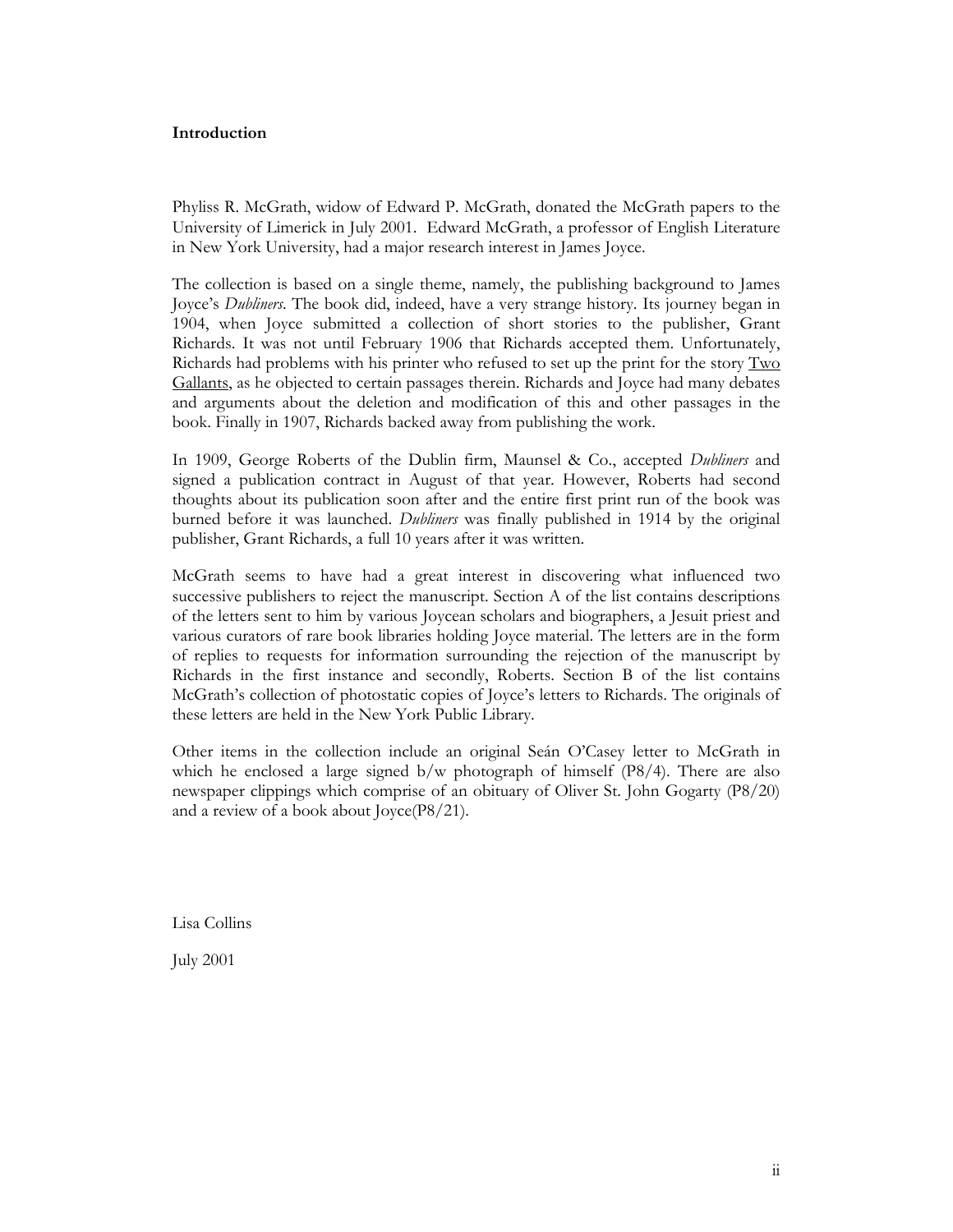## **The Edward P. McGrath Papers**

#### **A: LETTERS TO EDWARD P. McGRATH (1957-1958: 1963)**

**1** 24 April 1957 From Martin Secker, director of The Richards Press Ltd., 5 Royal Opera Arcade, Pall Mall, London. Informs McGrath that he cannot be of any help as

> Mr. Grant Richards (founder of Richards Press) and others associated with the business at the time of the publication of Joyce's' *Dubliner's* were now dead. Also notes that the reason why publication was delayed was because 'publisher's were too blind to recognize genius when they saw it' and that any suggestion of outside influences was 'purely moonshine'. Included with this letter by McGrath is a brief history of Richards Pres Ltd. and a newspaper cutting advertising a Sotheby's auction at which *inter alia* the page proofs of Joyce's *Dubliners* were to be sold.

> > 3 items

**2** 9 May 1957 From Oliver St. John Gogarty, Irish-American writer and surgeon, 45 East 61<sup>st</sup> Street, New York. Informs McGrath he could find his writing s about Joyce in *Mourning became Mrs. Spendlove.* Notes that in America he is ineligible to discuss Joyce because he happened to know him

 $1<sub>p</sub>$ 

**3** 7 July 1957 From Vivien Mercier, 42-40 Bowne Street, Flushing 55, New York. In which he discusses Mrs. George Roberts who allegedly owned a copy of *Lonely* 

> *Antagonists* by Maurice Joy, one of the second series of Tower Press Booklets, suppressed in 1998. Also states that she was not responsible for the printer's destruction of the *Dubliner's* sheets which her husband had agreed to sell to Joyce.

> > $1<sub>p</sub>$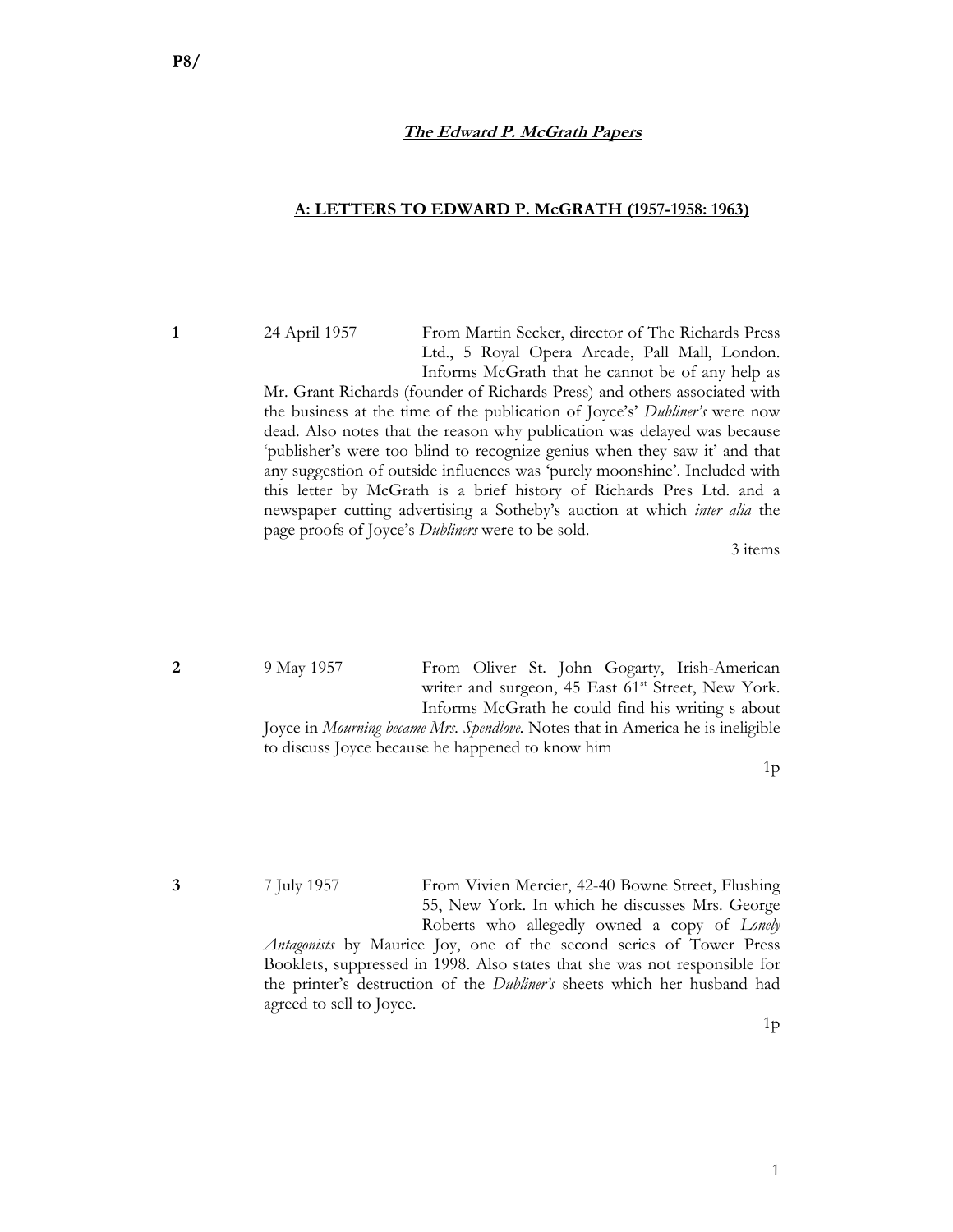## **4** 15 August 1957 From Seán O'Casey, Irish writer, Flat 3, 40 Trumlands Road, St. Marychurch, Torquay, Devon. In which he encloses a large signed b/w photograph

of himself instead of a signed program, which McGrath requested. Asks McGrath that when remembering Irish Literature, not to forget American writers such as Emerson whose work O'Casey admires. Also states that he's not 'bothered' about being an exile and that he's 'lost in the crowd, for 50,000 [Irish people], or so, leave Éireann every year'.

3 items

# **5** 10 February 1958 From Marvin Magalaner, writer and Joyce biographer, Flushing, New York. Postcard in which he discusses possible reasons why George Roberts

of Maunsel & Co.Ltd, publishers, 'got cold feet' when it came to publishing Joyce's *Dubliners.* States that some people suspect Roberts' wife 'engineered the dumping'. Also notes that previously Grant Richards, publisher, had refused to publish as he was 'afraid to stick his neck out' after the (Oscar) Wilde 'fiasco'. Suggests to McGrath to try Richard Ellman, a biographer of Joyce.

1 item

**6** 10 February 1958 From Stephen A. McCarthy, director of Cornell University Library, Ithaca, New York. Informs McGrath that their collection of Joyce material is in the process of sorting arranging and cataloguing and therefore unavailable to users. Also notes that Cornell does not own the literary copyright to the material.

1p

**7** 11 February 1958 From Marjorie G. Wynne, Librarian, Rare Book Room, Yale University Library, New Haven,

 Connecticut. Informs McGrath that he can view the Joyce Collection in the Library without special appointment. Also notes that Joyce material previously in the ownership of John Slocum is now the property of Yale University Library.

1p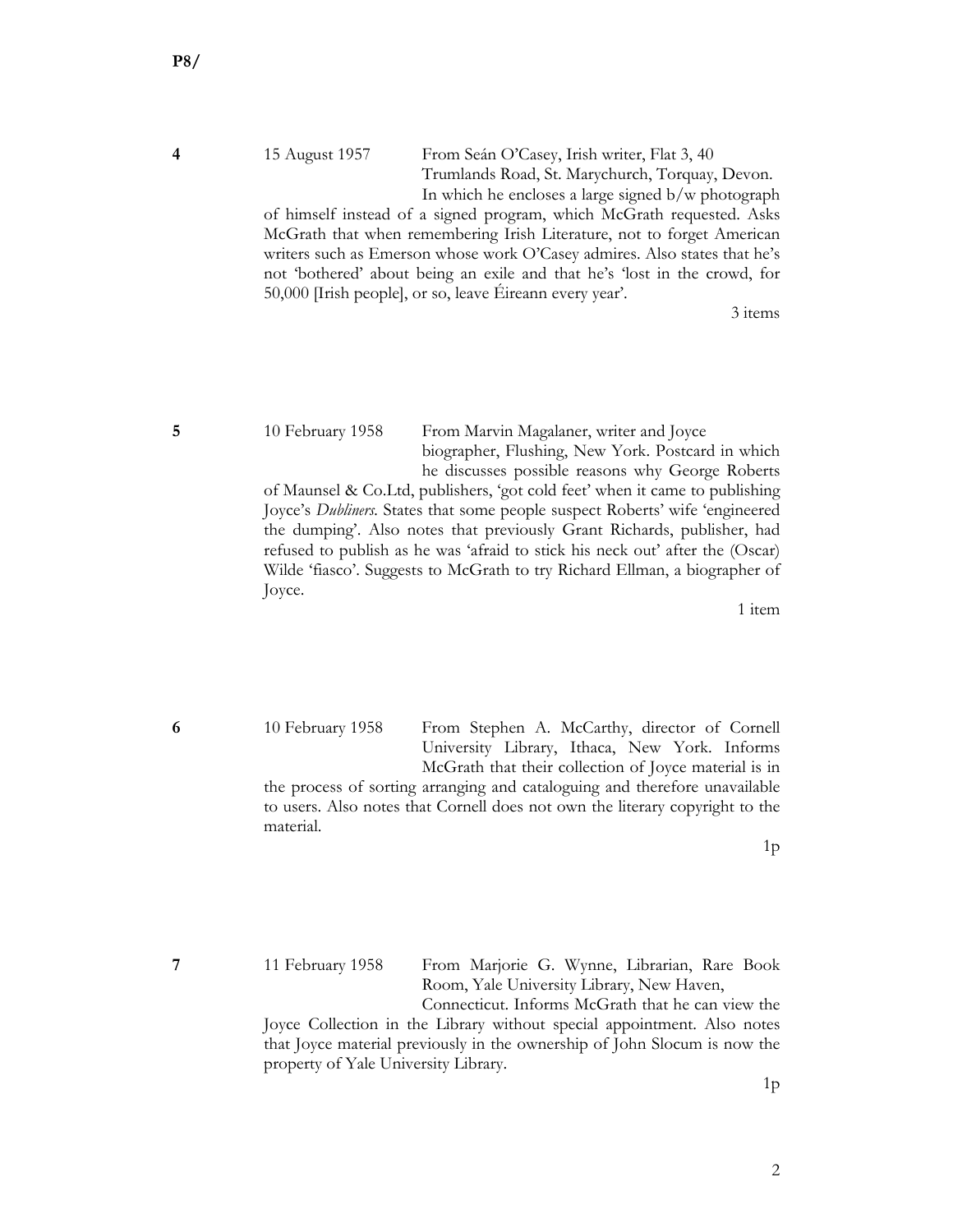**8** 19 February 1958 From Hugh Kenner, writer, critic and author of *inter alia* "Dublin's Joyce", 512 Hunter Street West, Peterborough, Ontario, Canada. In reply to a

> question posed by McGrath, Kenner suggest that Joyce's talent was to some extent recognised or *Dubliners* would not have been accepted by the publishers in the first instance. States that he suspects that Joyce had 'powerful ecclesiastical enemies in Dublin' and that this may have had some bearing on why the there was a delay in the publication of *Dubliners.*

> > $1<sub>p</sub>$

**9** 23 March 1958 From Feargal McGrath S.J., 35 Lower Leeson Street, Dublin. Replying on behalf of Fr. M. A. O'Grady S. J., he informs Edward McGrath that it

> would be important to spend a few weeks in Dublin in order to interview people who knew Joyce. States that 'the idea that there was a concerted move on the part of the Order (Jesuit) to get the book (*Dubliners)* suppressed is completely without foundation'. In reply to a question concerning the opinion of Irish Jesuits of Joyce, he notes that 'some Jesuits think Joyce of great significance, in view of his undoubted influence on modern writing. Others think him greatly over-rated, and believe that the vogue for him will pass.'

> > 4pp

**10** 19 September 1958 From George Harris Healy, curator, Department of Rare Books, Cornell University Library, Ithaca, New York. Informs McGrath that the Joyce Collection is catalogued, and though not available to the public, can be consulted by persons outside the university who are scholars or Joyce specialists.

 $1<sub>p</sub>$ 

**11** 20 March 1963 From Pádraig Colum (1881-1972), poet and writer, 11 Edenvale Road, Ranelagh, Dublin 6. In which he praises McGrath's Lament for Kincora, -an article

about Joyce. States that it is well written, knowledgeable about Irish history, and keen in the understanding of Joyce's attitude to nationalism. Notes, however, that he should have 'liked you to have noted Joyce's virtuosity in the interpolations by which he giganticises the CYCLOPS episode'.

 $1<sub>p</sub>$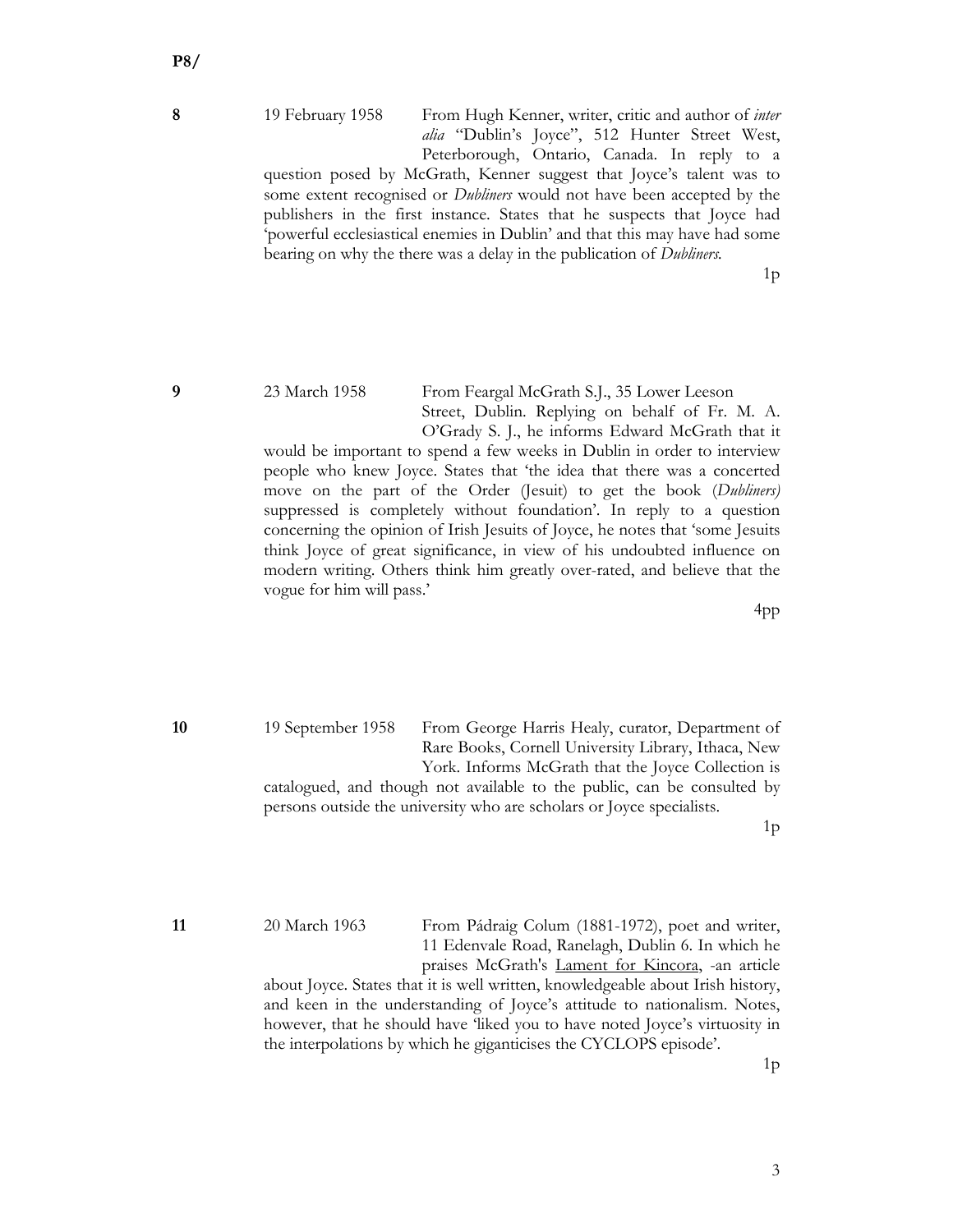### **B: COPIES OF LETTERS BY JAMES JOYCE**

## **I To Grant Richards, publisher (1904: 1906: 1913)**

**12** 26 September 1904 At 7 St. Peter's Terrace, Cabra, Dublin, in which he understands that Richards is considering the

> publication of his book of verse: *Chamber Music*. States that he needs a decision on the matter soon as another publishing house is interested in bringing the book out and as well as that he is leaving Ireland for Holland in a fortnight. Photostatic copy of original held in New York Public Library.

> > 2pp

**13** 26 April 1906 Via Giovanni Boccaccio, Trieste, Austria, in which he states that he cannot accede to Richards's request that he suppress his story Two Gallants or modify it

> in such a way that it will pass a censorship board. Mentions the short stories Counterparts, Grace, and A Little Cloud and how he does not intend to change anything about them. Notes that he would regret if his relations with Richards were to end but that 'the service which you ask me to do for your printer's conscience is not in my power'. Photostatic copy of original held in New York Public Library.

> > 2pp

**14** 23 June 1906 Via Giovanni Boccaccio, Trieste, Austria, in which he agrees to modify certain words and passages in Counterparts and other stories in order that the story Two Gallants may be included. Suggest to Richards that he find another printer 'who was dumb from his birth, or, if none such can be found, a person who will not "argue the point"'. Concludes by saying that he has sent Richards a copy of a Dublin paper which will illustrate that 'the Irish are the most spiritual race on the face of the earth' and hope that this will reconcile him to *Dubliners*. States that he seriously believes that Richards 'will retard the course of civilisation in Ireland by preventing the Irish people from having one good look at themselves in my nicely polished looking-glass'. Photostatic copy of original held in New York Public Library.

3pp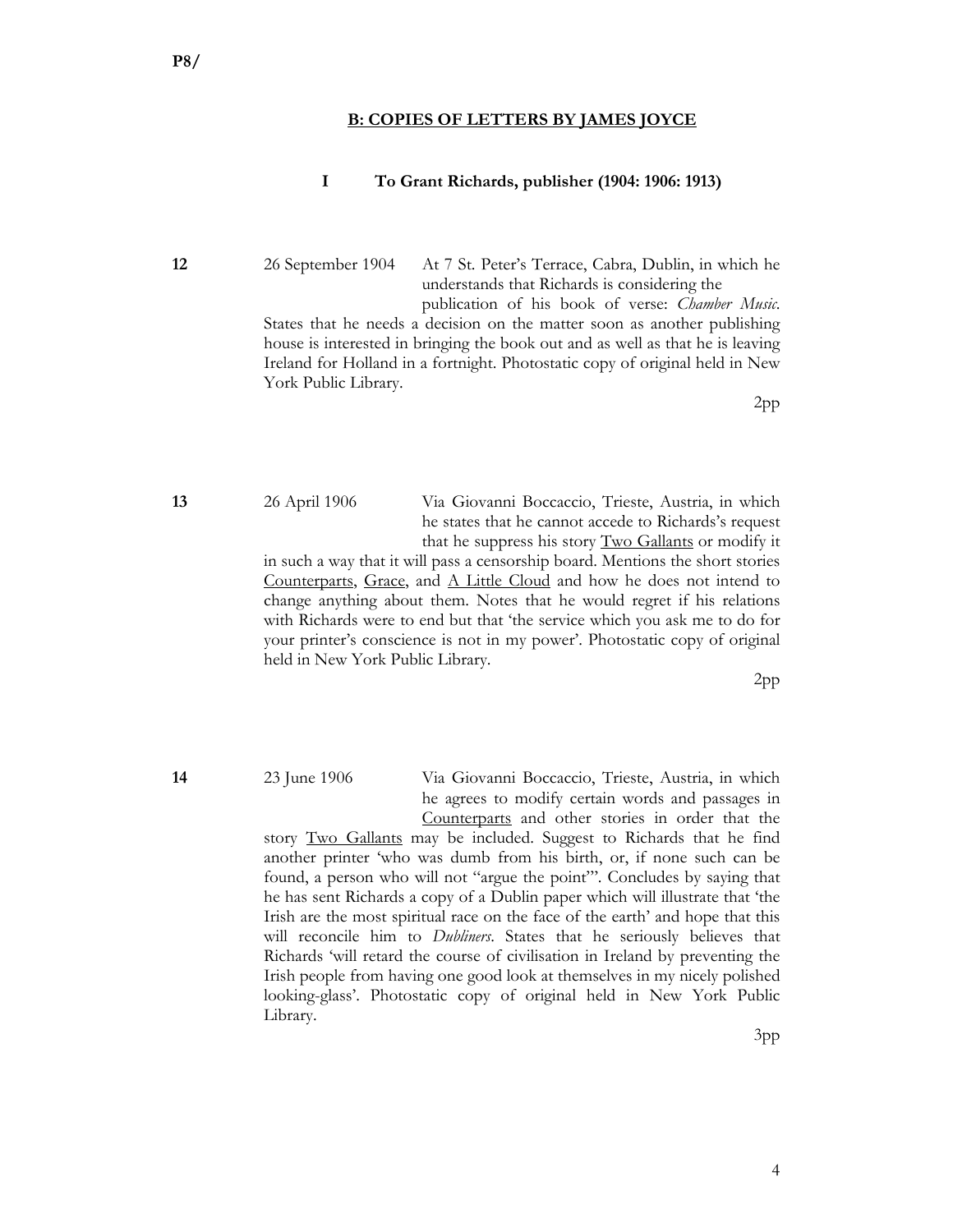## **15** 10 July 1906 Via Giovanni Boccaccio, Trieste, Austria, in which he outlines the various concessions he has made as to the alteration of some stories in *Dubliners.* States

that he would rather omit five stories from the book than omit the story Two Gallants which is 'the most important story in the book'. Also states that he regrets not being able to meet Richards in person and that if it were possible he 'could much more easily defeat whatever influences you in holding your present position'. Concludes by noting that in composing his chapter of moral history, he has 'taken the first step towards the moral liberation of my country.' Photostatic copy of original held in New York Public Library.

4pp

**16** 13 October 1906 Via Frattina, Rome, Italy, in which he requests that Richards send back the MSS of his verses, the

 publication of which Richards had indicated was indefinitely postponed, in order that he might send it to Arthur Squires, who has agreed to publish it. Also outlines his disappointment at Richards refusal to publish and concludes letter by stating that he is not in 'a fit state of mind' to finish his novel (Ulysses) because of the disappointment he has endured in waiting for the publication of *Dubliners.* Photostatic copy of original held in New York Public Library.

3pp

**17** 13 October 1913 Via Donato Bramante, Trieste, Austria, in which outlines the publishing history of *Dubliners.* 

Mentions a letter which he had sent to the press in August 1911 concerning the book (copy included). Suggests that in view of the strange publishing history of the book, and the fact that 'Dublin is the centre of general interest', the time is opportune for his 'luckless book to appear'. States that he is willing to contribute to the expenses of publication if Richards is prepared to publish. Photostatic copy of original held in New York Public Library.

4pp